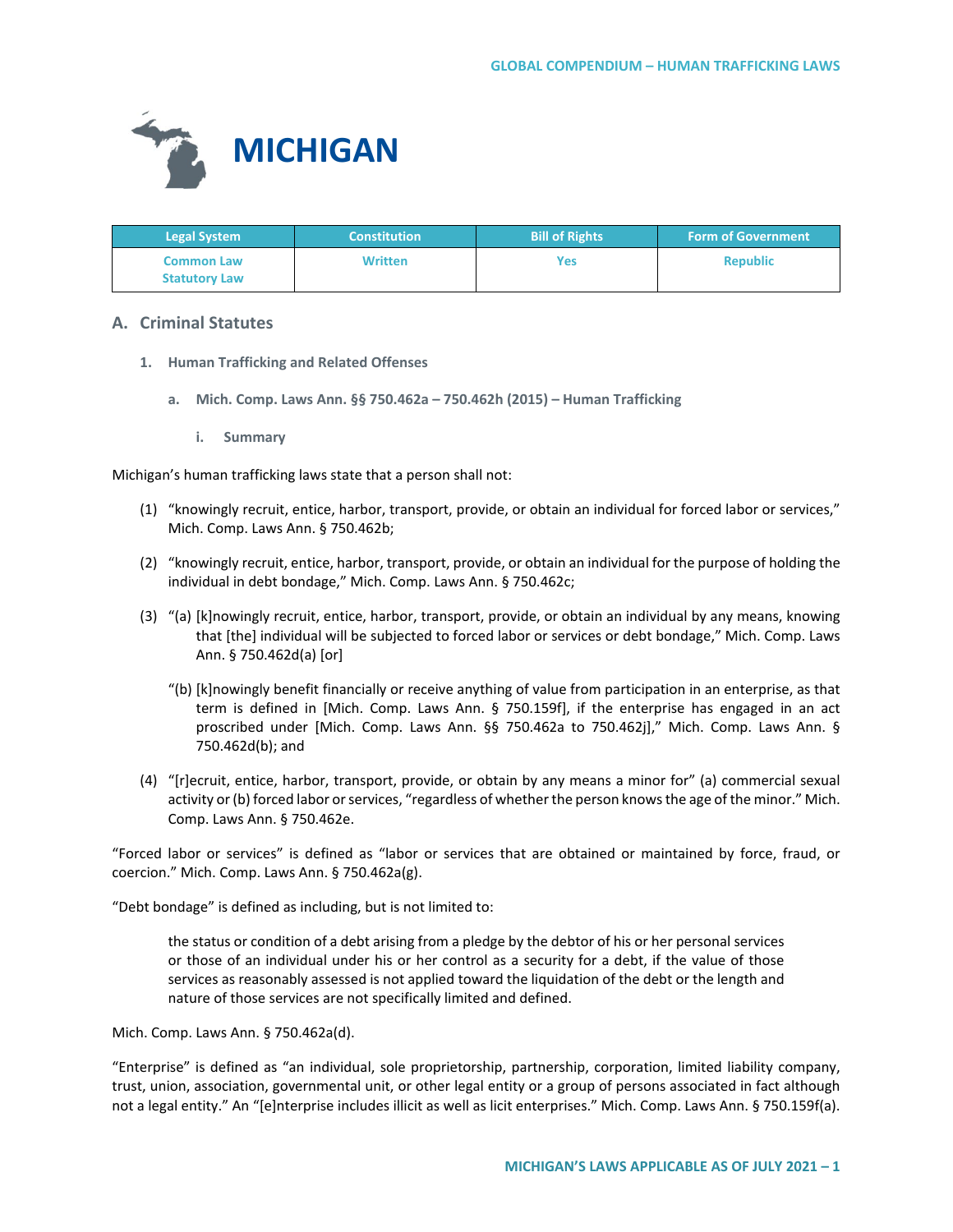In a prosecution for human trafficking, the victim's testimony is not required and, if provided, need not be corroborated. Mich. Comp. Laws Ann. § 750.462g(1). "[T]he victim's resistance or lack of resistance to the actor is not relevant." Mich. Comp. Laws Ann. § 750.462h. If expert testimony is otherwise admissible under the applicable rules and laws, "[e]xpert testimony as to the behavioral patterns of human trafficking victims and the manner in which a human trafficking victim's behavior may deviate from societal expectations is admissible." Mich. Comp. Laws Ann. § 750.462g(1).

**ii. Sentencing**

Except as otherwise provided in Mich. Comp. Laws Ann. § 750.462f, a violation of Mich. Comp. Laws Ann. §§ 750.462b, 750.462c, and 750.462d is a felony and:

- (a) except as provided in Mich. Comp. Laws Ann. § 750.462f(1)(b), (c), and (d), punishable by imprisonment for not more than 10 years, a fine of not more than USD 10,000, or both. Mich. Comp. Laws Ann. § 750.462f(1)(a).
- (b) if "the violation results in bodily injury to an individual or results in an individual being engaged in commercial sexual activity," punishable by imprisonment of not more than 15 years, a fine of not more than USD 150,000, or both. Mich. Comp. Laws Ann. § 750.462f(1)(b).
- (c) if "the violation results in serious bodily injury to an individual," punishable by imprisonment for not more than 20 years, a fine of not more than USD 20,000, or both. Mich. Comp. Laws Ann. § 750.462f(1)(c).
- (d) if "the violation involves kidnapping or attempted kidnapping, criminal sexual conduct in the first degree or attempted criminal sexual conduct in the first degree, or an attempt to kill, or the death of an individual," punishable by imprisonment for life or any term of years, a fine of not more than USD 50,000, or both. Mich. Comp. Laws Ann. § 750.462f(1)(d).

Except as otherwise provided in Mich. Comp. Laws Ann. § 750.462f, a violation of section 750.462e (human trafficking involving a minor) is a felony punishable by imprisonment of not more than 20 years, a fine of not more than USD 20,000, or both. Mich. Comp. Laws Ann. § 750.462f(2).

"A person who attempts, conspires, or solicits another to violate [Mich. Comp. Laws Ann. §§ 750.462a to 750.462j] is subject to the same penalty as a person who commits a violation of … [Mich. Comp. Laws Ann. §§ 750.462a to 750.462j]." Mich. Comp. Laws Ann. § 750.462f(3).

A "court shall order restitution for the full amount of loss suffered by the victim" from the human trafficking violations. Mich. Comp. Laws Ann. § 780.766b.

In addition to restitution ordered under [Mich. Comp. Laws Ann. § 780.766], the court may order the defendant to pay all of the following:

- (a) Lost income, calculated by whichever of the following methods results in the largest amount:
	- (i) The gross amount received by the defendant from or the value to the defendant of the victim's labor or services.
	- (ii) The value of the victim's labor or services as calculated under the minimum wage law of 1964, 1964 PA 154, [Mich. Comp. Laws Ann. §§ 408.411 to 408.424 (formerly cited as Mich. Comp. Laws Ann. §§ 408.381 to 408.398)], or the federal minimum wage, whichever results in the largest value.
	- (iii) Income loss as determined under [Mich. Comp. Laws Ann. § 780.766(4)(c)].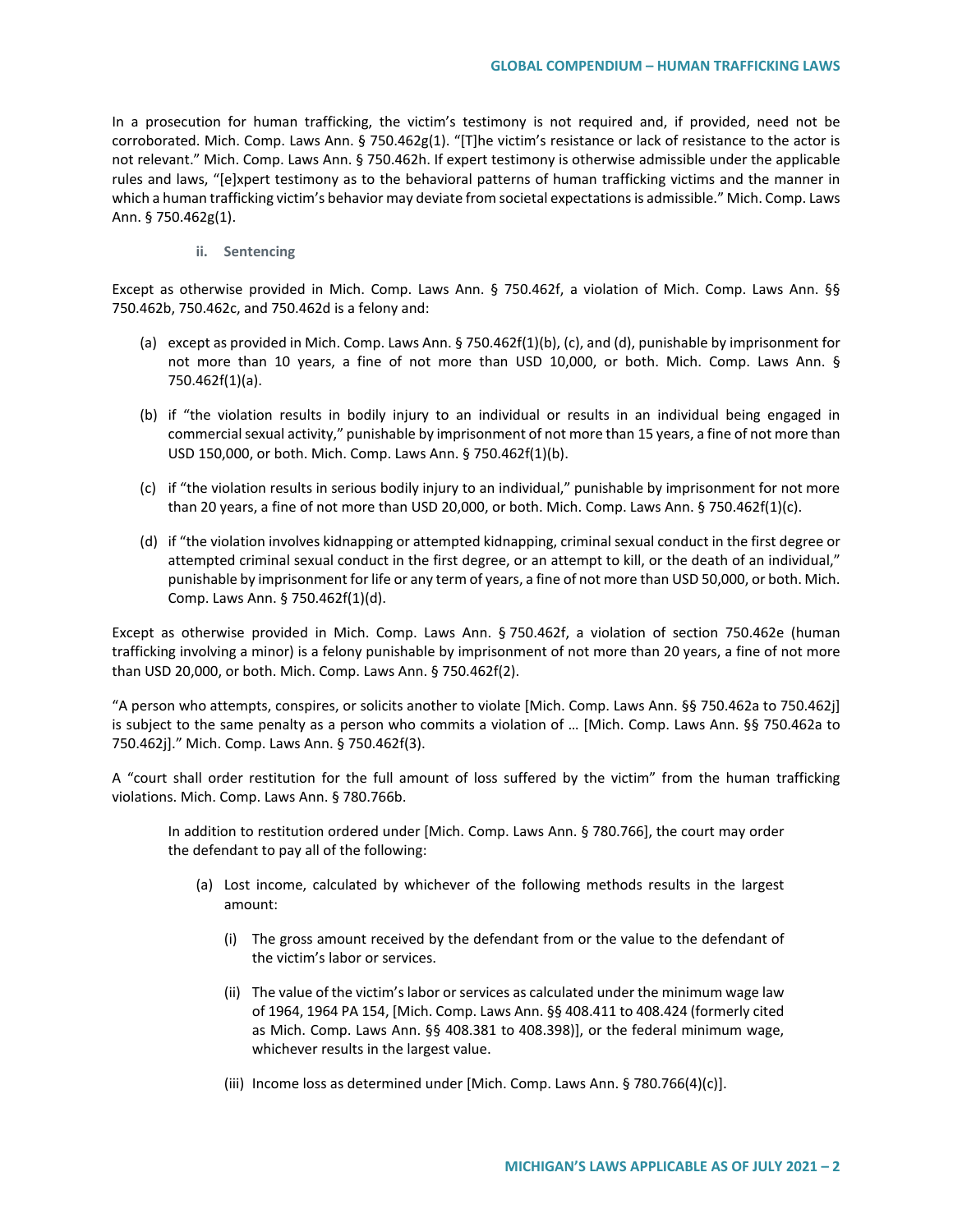- (b) The cost of transportation, temporary housing, and child care expenses incurred by the victim because of the offense.
- (c) Attorney fees and other costs and expenses incurred by the victim because of the offense, including, but not limited to, costs and expenses relating to assisting the investigation of the offense and for attendance at related court proceedings as follows:
	- (i) Wages lost.
	- (ii) Child care.
	- (iii) Transportation.
	- (iv) Parking.
- (d) Any other loss suffered by the victim as a proximate result of the offense.

Mich. Comp. Laws Ann. § 780.766b. A defendant convicted of a human trafficking offense also must pay restitution to the crime victim services commission and any others that have compensated the victim or the victim's estate for a loss incurred by the victim, Mich. Comp. Laws Ann. § 780.766(8). A court shall order that the defendant pay restitution to a provider for the costs of services provided to the victim as a result of the crime. Mich. Comp. Laws Ann. § 780.766(8). In addition to mandatory restitution, a court may order a person convicted of violating Mich. Comp. Laws Ann. § 750.462f to reimburse any governmental entity for certain expenses. Mich. Comp. Laws Ann. § 750.462f(6).

### **iii. Statute of Limitations**

For a violation or attempted violation of Mich. Comp. Laws Ann. § 750.462b, Mich. Comp. Laws Ann. § 750.462c, Mich. Comp. Laws Ann. § 750.462d, or Mich. Comp. Laws Ann. § 750.462e (human trafficking offenses), an indictment "may be found and filed within 25 years after the offense is committed." Mich. Comp. Laws Ann. § 767.24(2). If the human trafficking offense is punishable by imprisonment for life, an indictment may be found and filed at any time. Mich. Comp. Laws Ann. § 767.24(1)(c).

- **b. Mich. Comp. Laws Ann. § 750.459 (2017) –Sale of Travel Services for Purpose of Human Trafficking** 
	- **i. Summary**

Michigan law provides that a person "shall not knowingly sell or offer to sell travel services that include or facilitate travel for the purpose of engaging in what would be a violation of … [Mich. Comp. Laws Ann. §§ 750.462a to 750.462j], concerning human trafficking, if the violation occurred in this state." Mich. Comp. Laws Ann. § 750.459(2).

**ii. Sentencing**

A violation of Mich. Comp. Laws Ann. § 750.459(2) is a felony punishable by imprisonment for not more than five years, a fine of not more than USD 10,000, or both. Mich. Comp. Laws Ann. § 750.459(2). If the violation involves conduct against a minor, the felony is punishable by imprisonment for not more than 10 years, a fine of not more than USD 15,000, or both. Mich. Comp. Laws Ann. § 750.459(3).

Except as provided in subsection (8), when sentencing a defendant convicted of a crime, the court shall order, in addition to or in lieu of any other penalty authorized by law or in addition to any other penalty required by law, that the defendant make full restitution to any victim of the defendant's course of conduct that gives rise to the conviction or to the victim's estate.

Mich. Comp. Laws Ann. § 780.766(2).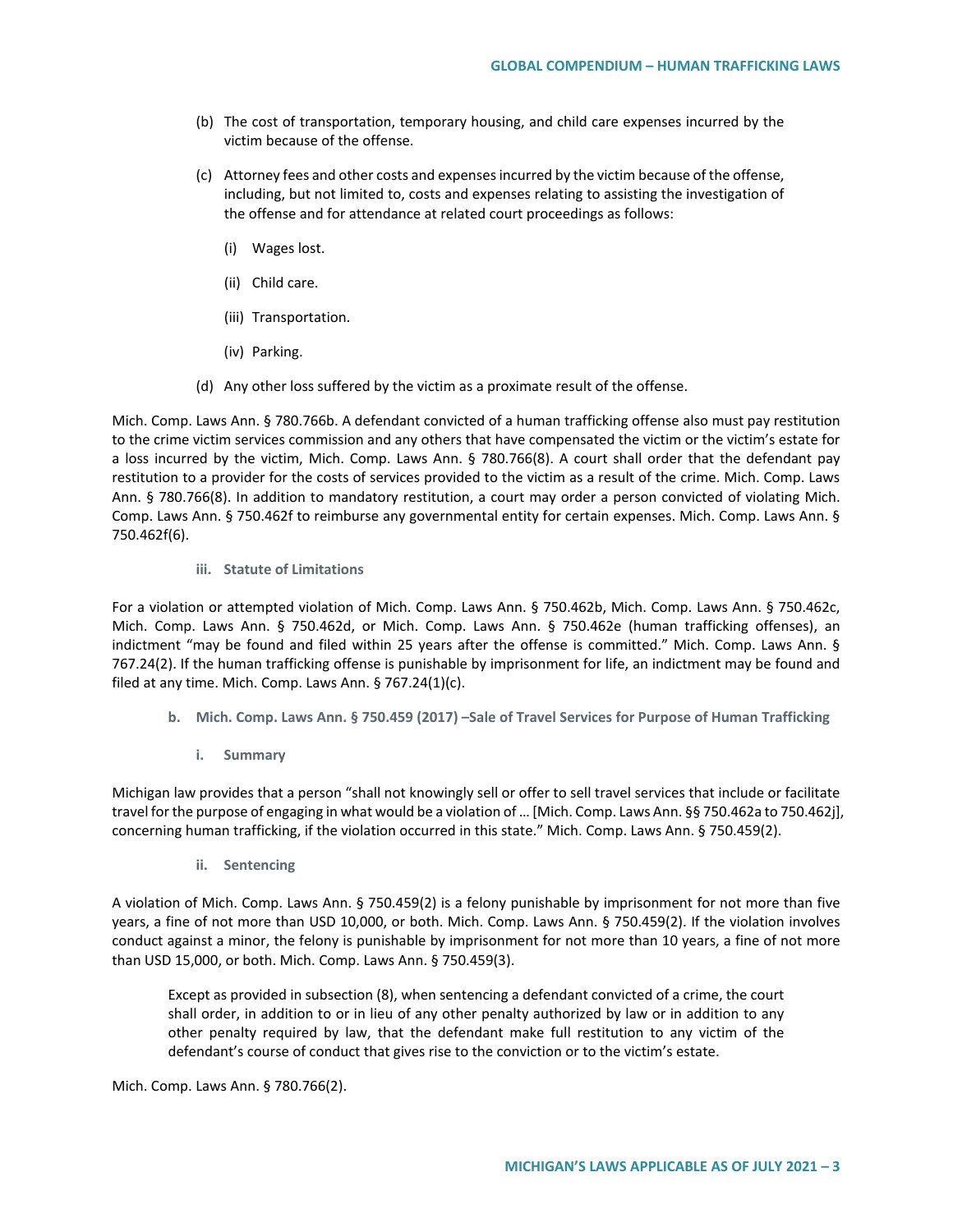The court shall order restitution to the crime victim services commission or to any individuals, partnerships, corporations, associations, governmental entities, or other legal entities that have compensated the victim or the victim's estate for a loss incurred by the victim to the extent of the compensation paid for that loss. The court shall also order restitution for the costs of services provided to persons or entities that have provided services to the victim as a result of the crime. Services that are subject to restitution under this subsection include, but are not limited to, shelter, food, clothing, and transportation. However, an order of restitution shall require that all restitution to a victim or victim's estate under the order be made before any restitution to any other person or entity under that order is made.

Mich. Comp. Laws Ann. § 780.766(8).

**iii. Statute of Limitations**

"[I]ndictments may be found and filed within 6 years after the offense is committed." Mich. Comp. Laws Ann. § 767.24 (10). "Any period during which the party charged did not usually and publicly reside within this state is not part of the time within which the respective indictments may be found and filed." Mich. Comp. Laws Ann. § 767.24 (11).

**c. Mich. Comp. Laws Ann. § 750.479c (2012) – Providing False or Misleading Information During a Criminal Investigation** 

If an individual knowingly and willfully conceals information, makes a false or misleading statement, or provides false material to a criminal investigation for human trafficking, that person is guilty of a felony punishable by imprisonment for not more than four years, a fine of not more than USD 5,000, or both.

**d. Mich. Comp. Laws Ann. § 750.455 (2014) – Procuring or Inducing a Person to Engage in Prostitution**

When a person "takes, places, harbors, inveigles, entices, persuades, encourages, or procures any person" to engage in prostitution or become a prostitute, that person commits a felony punishable by up to 20 years. Mich. Comp. Laws Ann. § 750.455(c), (e). A person who "[r]eceives or gives, or agrees to receive or give, any money or thing of value for procuring or attempting to procure any person to become a prostitute or to come into this state or leave this state for the purpose of prostitution" also commits a felony punishable up to 20 years. Mich. Comp. Laws Ann. § 750.455(h).

**e. Mich. Comp. Laws Ann. § 750.349 (2015) – Kidnapping** 

Under Michigan law, a person commits the crime of kidnapping if the person knowingly restrains another person with the intent to, among other things, hold the person in involuntary servitude or engage in child sexually abusive activity if the kidnapped person is a minor. Mich. Comp. Laws Ann. § 750.349(1).

A person who commits the crime of kidnapping is guilty of a felony punishable by imprisonment for life or any term of years or a fine of not more than USD 50,000, or both. Mich. Comp. Laws Ann. § 750.349(3).

**f. Mich. Comp. Laws Ann. § 750.451 (2017) – Presumption of Coercion in Minor Prostitution** 

In a prosecution of a person under 18 years of age for an offense related to prostitution, there is a presumption that the minor was coerced into the activity or otherwise forced or coerced into committing that offense by another person engaged in human trafficking. Mich. Comp. Laws Ann. § 750.451(6).

A law enforcement officer who encounters a minor engaging in any prostitution-related conduct shall report to the Department of Health and Human Services suspected instances of human trafficking, and the Department shall begin an investigation. Mich. Comp. Laws Ann. § 750.451(7), (8).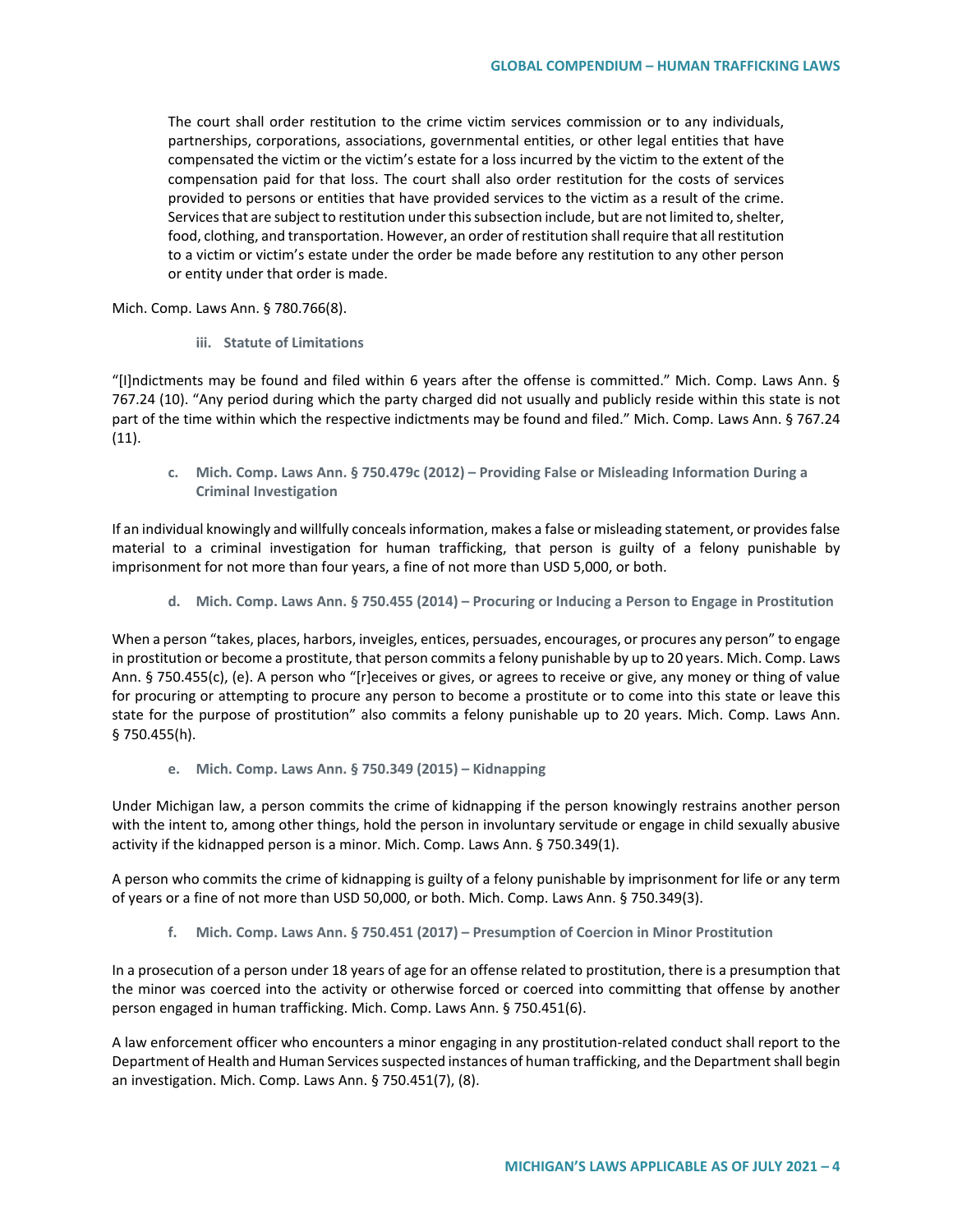**g. Mich. Comp. Laws Ann. § 750.451c (2017) – Deferral of Proceedings for Victims of Human Trafficking**

If a person commits a violation related to solicitation, receiving a person for the purpose of prostitution, or using minors for the purpose of prostitution as a direct result of being a victim of human trafficking, "the court, without entering a judgment of guilt and with the consent of the accused and of the prosecuting attorney, may defer proceedings and place the accused on probation …." Mich. Comp. Laws Ann. § 750.451c(1), (2). If the person fulfills the terms and conditions of the probation:

the court shall discharge the person and dismiss the proceedings against the person. Discharge and dismissal under this section must be without adjudication of guilt and is not a conviction for purposes of this section or for purposes of disqualifications or disabilities imposed by law upon conviction of a crime.

Mich. Comp. Laws Ann. § 750.451c(6). Additionally, if the person fulfills the terms and conditions of the probation, "the department of state police shall retain a nonpublic record of the arrest, court proceedings, and disposition of the criminal charge under this section. However, the nonpublic record must be open to" certain government officials under limited circumstances. Mich. Comp. Laws Ann. § 750.451c(8).

**h. Mich. Comp. Laws Ann. § 712A.18e (2021) – Setting Aside Juvenile Adjudications** 

A victim of human trafficking may apply to set aside certain juvenile adjudications that were committed as a direct result of being a victim of human trafficking. Mich. Comp. Laws Ann. § 712A.18e(10)(b).

**i. Mich. Comp. Laws Ann. §§ 780.621** *et seq.* **(2017) – Setting Aside Conviction of Victim of Human Trafficking**

A victim of human trafficking "may apply to have [a certain prostitution-related] conviction set aside if he or she committed the offense as a direct result of his or her being a victim of a human trafficking violation." Mich. Comp. Laws Ann. § 780.621(3). A victim may file an application to set aside a conviction three, five, or seven years after imposition of the sentence, completion of any term of imprisonment, or completion of probation for the conviction, depending on the severity of the offense. Mich. Comp. Laws Ann. § 780.621d.

**j. Mich. Comp. Laws Ann. § 750.159g (2015) – Racketeering** 

The term "racketeering" in Michigan's criminal enterprise statutes includes "committing, attempting to commit, conspiring to commit, or aiding or abetting, soliciting, coercing, or intimidating a person to commit" human trafficking for "financial gain by obtaining money, property or any other thing of value." Mich. Comp. Laws Ann. § 750.159g(jj).

**2. Online Child Sexual Exploitation and Child Pornography Offenses** 

Mich. Comp. Laws Ann. § 750.145c (2019) – Child Pornography

Mich. Comp. Laws Ann. § 750.145d (2013) – Computer Use with Child Pornography or Criminal Sexual Conduct

Mich. Comp. Laws Ann. § 750.145g (2018) – Child Sexually Abusive Activity or Material

**3. Mich. Comp. Laws Ann. §§ 28.721** *et seq***. (2015) – Sex Offender Registry** 

Michigan law requires sex offender registration for individuals who have violated offenses, including human trafficking under Mich. Comp. Laws Ann. § 750.462(e), child pornography under Mich. Comp. Laws Ann. § 750.145c, and using the computer in a child pornography violation under Mich. Comp. Laws Ann. § 750.145d. Mich. Comp. Laws Ann. § 28.722.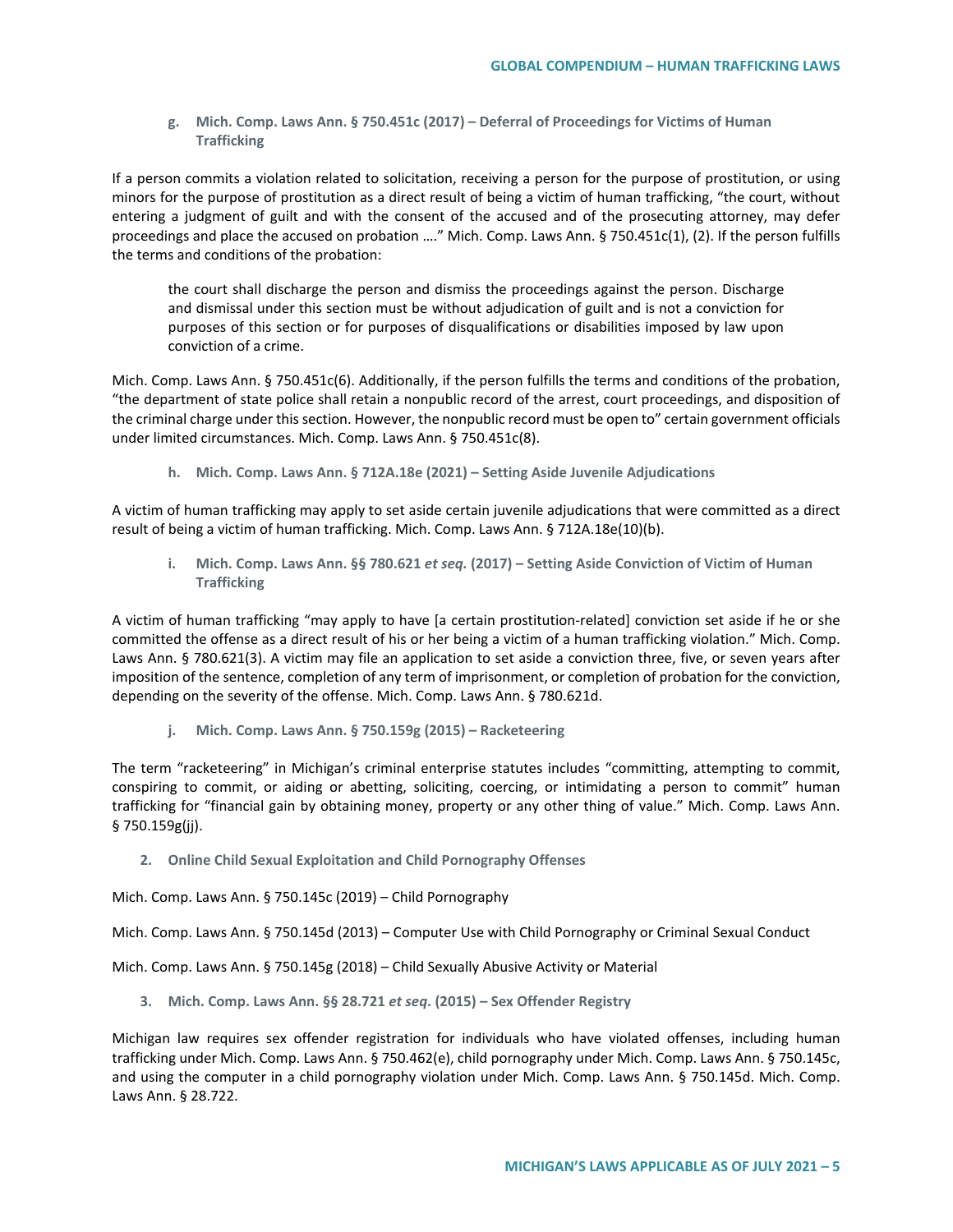## **B. Civil Liability Statutes**

- **1. Mich. Comp. Laws Ann. § 752.983 (2015) – Civil Lawsuits**
	- **a. Summary**

Michigan law allows a civil lawsuit for human trafficking victims under the Human Trafficking Victims Compensation Act. The victim may recover even if the violator has not been criminally charged or convicted. Mich. Comp. Laws Ann. § 752.983(4).

**b. Damages and Other Relief**

#### A victim may recover:

economic and noneconomic damages that result from the violation, including, but not limited to, all of the following:

- (a) Physical pain and suffering,
- (b) Mental anguish,
- (c) Fright and shock,
- (d) Denial of social pleasure and enjoyments,
- (e) Embarrassment, humiliation, or mortification,
- (f) Disability,
- (g) Disfigurement,
- (h) Aggravation of a preexisting ailment or condition,
- (i) Reasonable expenses of necessary medical or psychological care, treatment, and services,
- (j) Loss of earnings or earning capacity,
- (k) Damage to property, and
- (l) Any other necessary and reasonable expense incurred as a result of the violation.

Mich. Comp. Laws Ann. § 752.983(1). The victim does not need to have suffered any physical injuries to recover damages. Mich. Comp. Laws Ann. § 752.983(2). A victim also is entitled to damages "regardless of whether the damages sustained were foreseeable to the violator." Mich. Comp. Laws Ann. § 752.983(3).

**c. Statute of Limitations** 

A civil lawsuit under Mich. Comp. Laws Ann. § 752.983 "must be filed within three years after the last violation that is the subject of the [lawsuit] occurred." Mich. Comp. Laws Ann. § 752.984.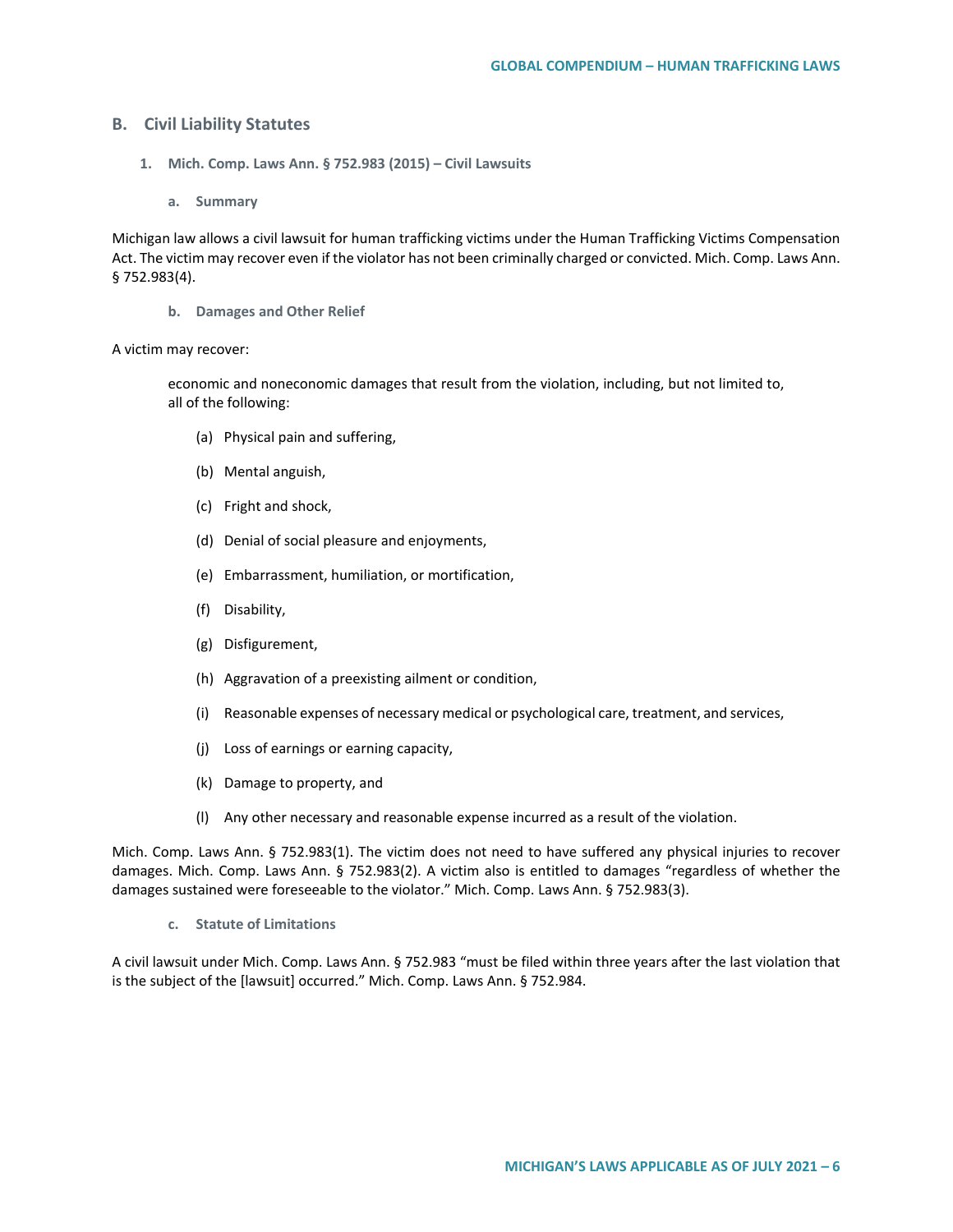## **C. Additional Statutes Specific to Human Trafficking**

**1. Mich. Comp. Laws Ann. §§ 408.411** *et seq***. (2014) – Unpaid Wages**

An employee may bring a civil lawsuit within three years of a violation to recover unpaid wages. In addition to unpaid wages, an employee may also receive an amount equal to the unpaid wages in liquidated damages, plus attorney's fees and costs. An employer faces additional civil fines for noncompliance. Mich. Comp. Laws Ann. § 408.419.

More information is available at: [https://www.michigan.gov/leo/0,5863,7-336-78421\\_94422\\_59886-39617-](https://www.michigan.gov/leo/0,5863,7-336-78421_94422_59886-39617--,00.html) [-,00.html.](https://www.michigan.gov/leo/0,5863,7-336-78421_94422_59886-39617--,00.html)

**2. Mich. Comp. Laws Ann. § 333.16148 (2015) – Trafficking Victim Identification Training Required for Certain Professional Licenses**

To receive a license to practice certain professional occupations, a person must have training in the identification of human trafficking victims.

**3. Mich. Comp. Laws Ann. § 400.109m (2015) – Medical Assistance Benefits for Victims of Human Trafficking** 

"If an individual is a victim of a human trafficking violation [under Mich. Comp. Laws Ann. §§ 750.462a to 750.462h], he or she may receive medical assistance benefits for medical and psychological treatment resulting from his or her status as a victim of that human trafficking violation." Mich. Comp. Laws Ann. § 400.109m.

**4. Mich. Comp. Laws Ann. § 600.3801 (2015) – Nuisances Include Places Used for Human Trafficking**

A place is a nuisance under Michigan law if it is used for human trafficking. Mich. Comp. Laws Ann. § 600.3801(f).

**5. Mich. Comp. Laws Ann. § 722.115r (2018) – Human Trafficking Convictions and Child Care Centers** 

An individual who has been convicted of human trafficking or involuntary servitude is ineligible to receive a child care license, be an adult member of the household of a home child care center, or be a child care staff member. Mich. Comp. Laws Ann. § 722.115r(3)(b)(ix).

**6. Mich. Comp. Laws Ann. § 722.623 (2016) – Mandatory Reports of Suspected Child Victims of Trafficking**

Under Michigan law, mandatory reporters must report if they suspect a child is a victim of trafficking. The list of mandatory reporters includes individuals such as medical care providers, dental care providers, social workers, therapists, counselors, law enforcement officers, school administrators, teachers, clergy members, judicial system members, regulated child care providers, and others. Mich. Comp. Laws Ann. § 722.623(1)(a)–(c).

**7. Mich. Comp. Laws Ann. § 722.954c (2020) – Services for Minor Trafficking Victims in Foster Care or Adoption Services** 

"The supervising agency shall develop a medical passport for each child who comes under its care. The medical passport must contain … information concerning the child's physical and mental health, including information that the child may be a victim of human trafficking." Mich. Comp. Laws Ann. § 722.954c(2). "If a child … is alleged to be the victim of human trafficking, the supervising agency shall have an experienced and licensed mental health professional perform an evaluation or psychological evaluation of the child." Mich. Comp. Laws Ann. § 722.954c(4). "If an assessment or psychological evaluation required under subsection (4) indicates that a child may have been a victim of human trafficking, the supervising agency shall provide … counseling services appropriate for minor victims of human trafficking." Mich. Comp. Laws Ann. § 722.954c(6).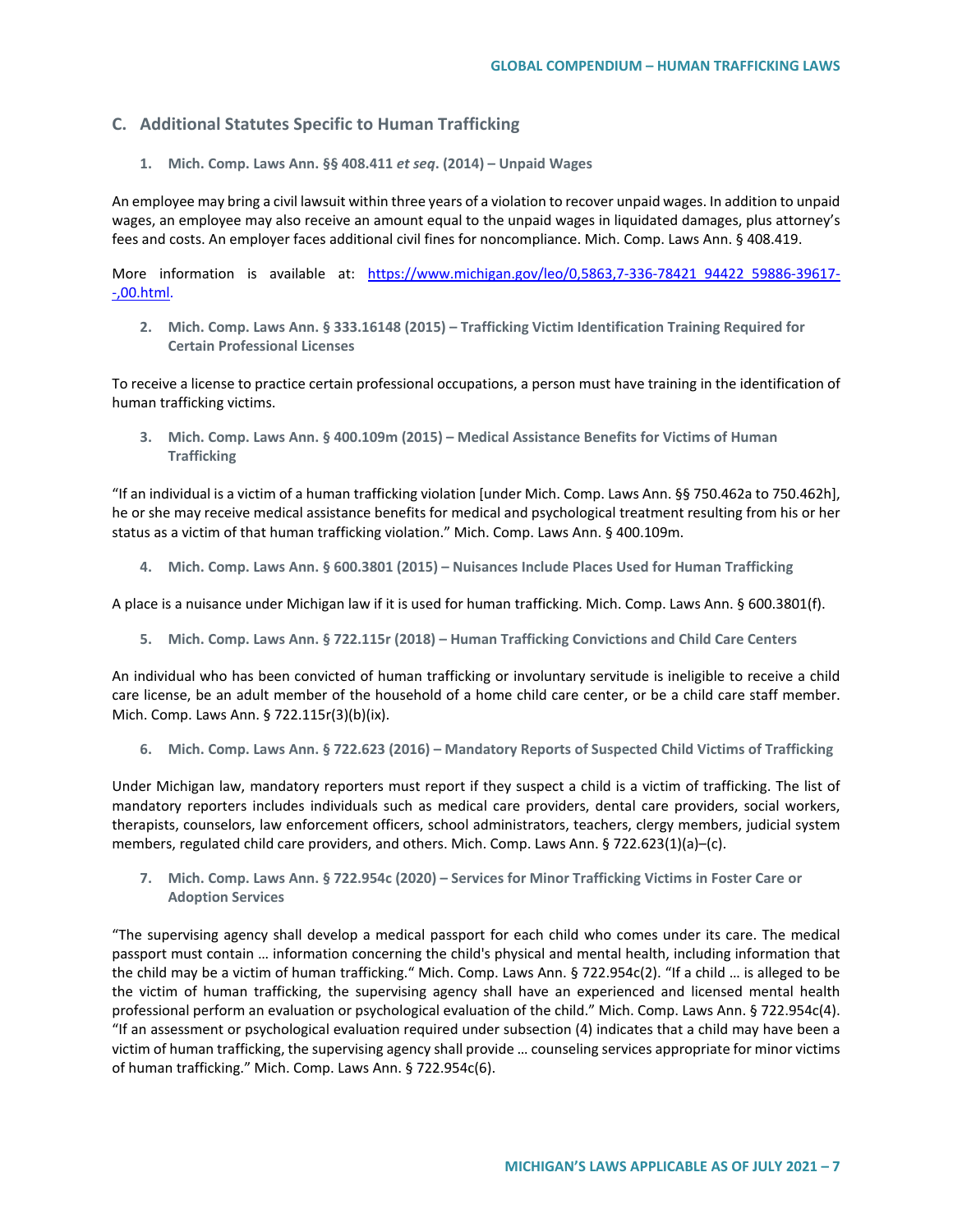**8. Mich. Comp. Laws Ann. § 722.954e (2020) – Placement of Child Trafficking Victims in Foster Care or Adoption Services**

Before determining placement of a child in its care, a supervising agency shall give special consideration to information that a child may be the victim of human trafficking. If a supervising agency finds that a child is or may be a victim of human trafficking, the supervising agency shall place the child in a setting that provides mental health services, counseling, or other specialized services that are necessary or appropriate for a victim of human trafficking.

Mich. Comp. Laws Ann. § 722.954e.

**9. Mich. Comp. Laws Ann. §§ 752.973** *et seq***. (2015) – Human Trafficking Commission Act**

Michigan established a human trafficking commission.

The commission shall do all of the following subject to funding:

- (a) Identify sources for grants that will assist in examining and countering human trafficking in this state, and apply for those grants when appropriate.
- (b) Fund research programs to determine the extent and nature of human trafficking in this state.
- (c) Provide information and training regarding human trafficking to police officers, prosecutors, court personnel, health care providers, social services personnel, and other individuals the commission considers appropriate.
- (d) Collect and analyze information regarding human trafficking in this state.
- (e) Identify state and local agencies within this state and other states, as well as within the federal government, that are involved with issues relating to human trafficking, and coordinate the dissemination of information regarding human trafficking in this state to those agencies.
- (f) Review the existing services available to assist victims of human trafficking, including crime victim assistance, health care, and legal assistance, and establish a program to make those victims better aware of the services that are available to them.
- (g) Establish a program to improve public awareness of human trafficking.
- (h) Review existing state laws and administrative rules relating to human trafficking and make recommendations to the legislature to improve those laws and rules to address human trafficking violations in this state.
- (i) File an annual report with the governor, the secretary of the senate, and the clerk of the house of representatives regarding its activities under this act. The report shall be filed not later than February 1 of the year following the year for which the report is due.

Mich. Comp. Laws Ann. § 752.974.

**10. Mich. Comp. Laws Ann. §§ 752.991** *et seq***. (2015) – Human Trafficking Health Advisory Board Act** 

Michigan established a Human Trafficking Health Advisory Board to, among other tasks, collect and analyze information relating to medical and mental health services available to victims, coordinate information sharing,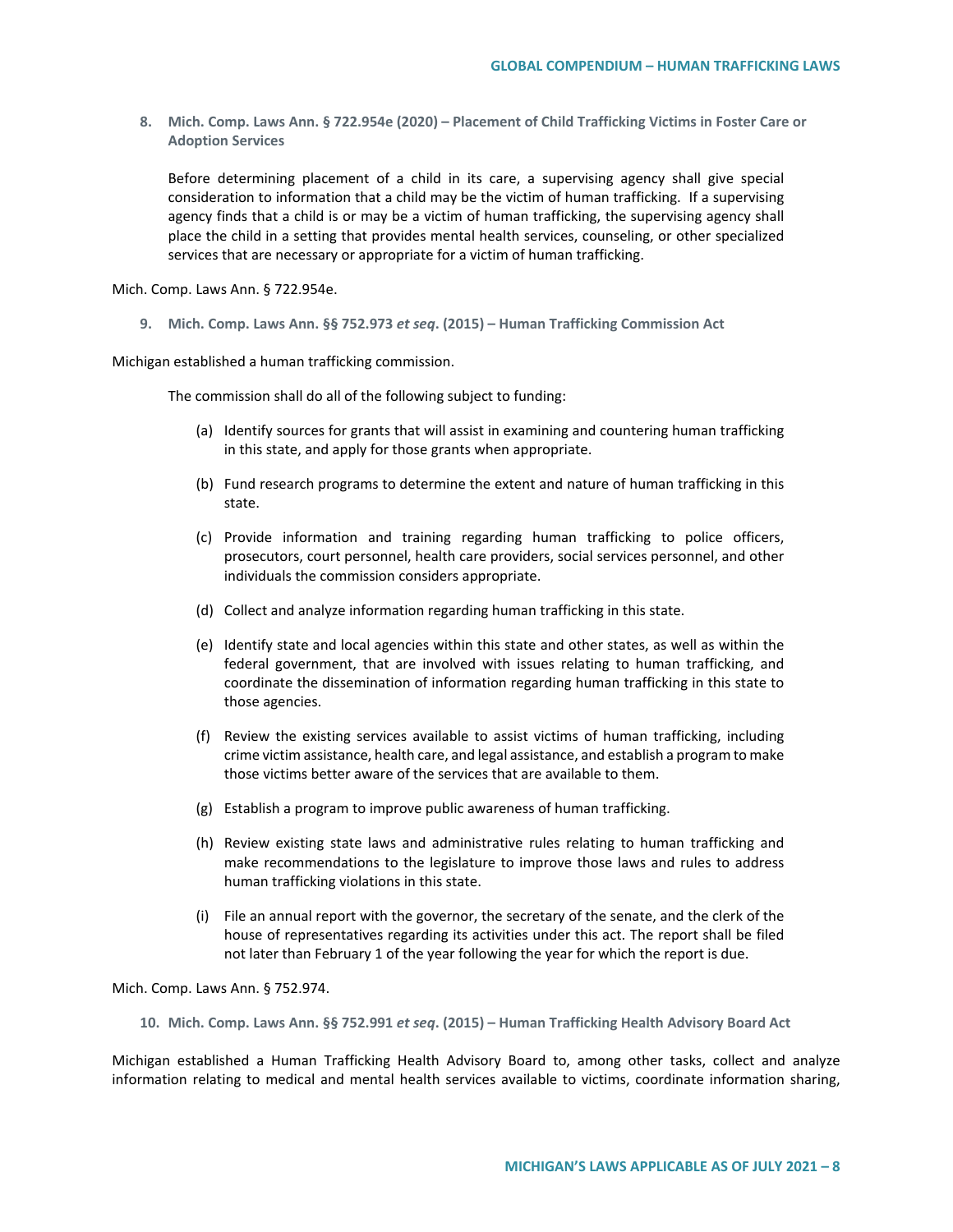improve public awareness of resources available to victims, and recommend legislation. Mich. Comp. Laws Ann. §§ 752.993, 752.994.

**11. Mich. Comp. Laws Ann. §§ 752.1033** *et seq.* **(2016) – Posters**

Michigan law requires certain entities to post human trafficking notices on their premises, including at rest stops and welcome facilities, transportation services premises, adult entertainment establishments, public airports, and properties that have been found to constitute public nuisances as related to prostitution or human trafficking. Mich. Comp. Laws Ann. § 752.1033. Failure to comply results in a fine of up to USD 250 or USD 500 for multiple failures within one year. Mich. Comp. Laws Ann. § 752.1039.

**12. Mich. Comp. Laws Ann. §§ 780.853** *et seq.* **(2020) – Confidential Address** 

A victim of human trafficking may apply with the office of the attorney general to have their residential address be made confidential and to receive their mail from a designated mailing address. Mich. Comp. Laws Ann. § 780.855(3). The address will be kept confidential for four years, with an opportunity for renewal. Mich. Comp. Laws Ann. § 780.855(8), (10).

#### **D. Significant Cases**

No significant cases were found regarding Michigan's human trafficking laws.

**E. Academic Research/Papers**

Elizabeth Campbell, *Michigan's First Human Trafficking Court*, 60 ST. LOUIS U. L.J. 97 (2015).

Sona Movsisyan, Note, *Human Trafficking in a Digital Age: Who Should Be Held Accountable?*, 27 MICH. ST. INT'L. L. REV. 539 (2019).

Staff of the Michigan Department of Attorney General, *Eroding Freedom's Foundation: Human Trafficking and the Threat to American Principle*, 30 T.M. COOLEY L. REV. 13 (2013).

Ashleigh M. Kline, Comment, *The Fallacy of Free Will in Prostitution: Encouraging Prostitution Reform to Prevent the Repeated Victimization of Vulnerable Persons*, 25 MICH. ST. INT'L L. REV. 665 (2017).

Yasmeen Naoum, Note, *Prevention Yields Protection: How the Implementation of Preventative Legislation Could Reduce Human Trafficking in Michigan*, 52 VAL. L. REV. 671 (2018).

### **F. Resources**

Michigan Department of Attorney General – Human Trafficking: [https://www.michigan.gov/ag/0,4534,7-359-82917\\_99984---,00.html](https://www.michigan.gov/ag/0,4534,7-359-82917_99984---,00.html)

Michigan Human Trafficking Task Force: <https://mhttf.org/>

Michigan Office of Secretary of State, *Truckers Against Trafficking*: [https://www.michigan.gov/documents/sos/Truckers\\_Against\\_Trafficking\\_SOS-278\\_516762\\_7.pdf](https://www.michigan.gov/documents/sos/Truckers_Against_Trafficking_SOS-278_516762_7.pdf)

National Human Trafficking Hotline (Michigan): <https://humantraffickinghotline.org/state/michigan>